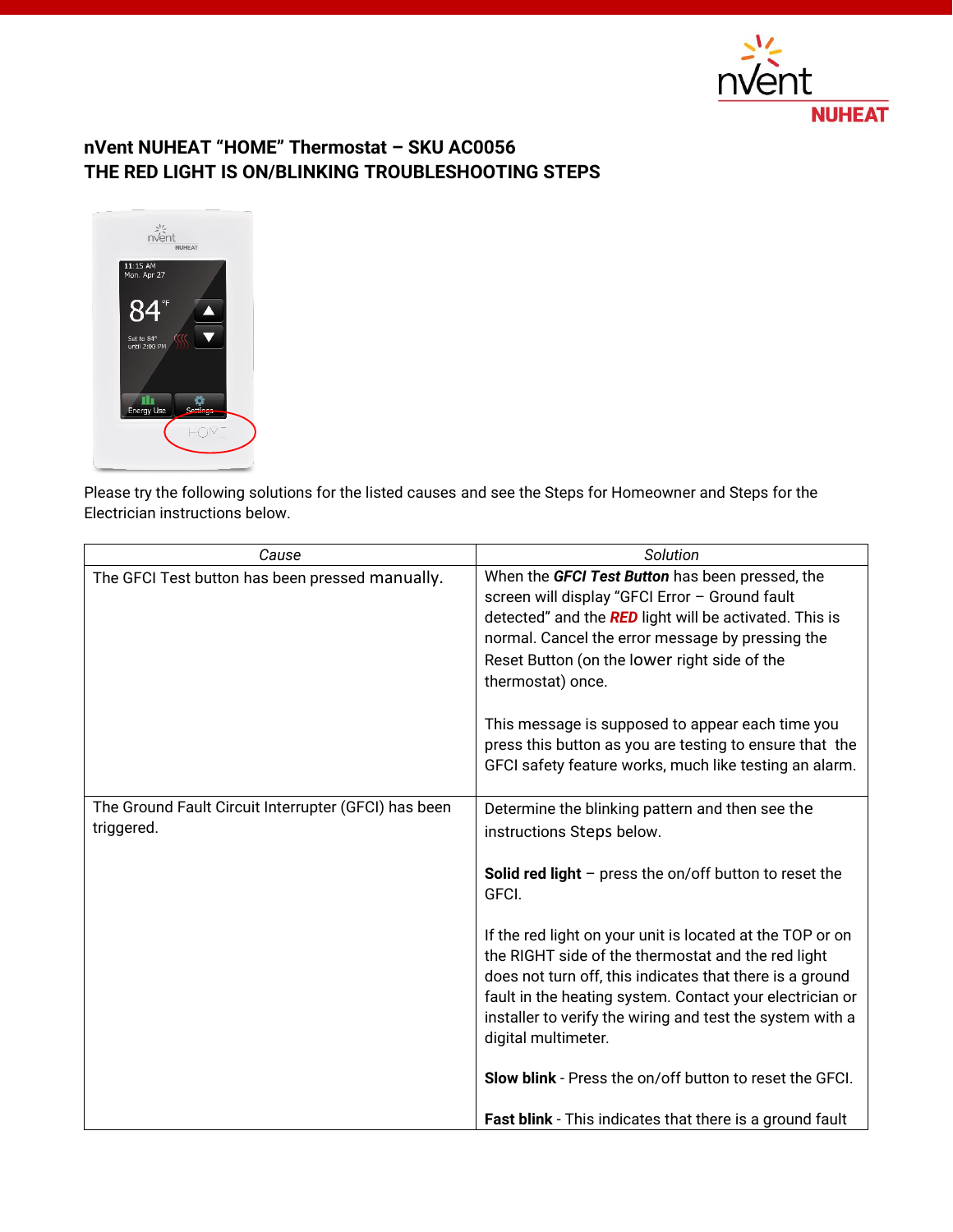|                                                     | in the heating system. Call your electrician or installer<br>to verify the wiring and test the system with a digital<br>multimeter. |
|-----------------------------------------------------|-------------------------------------------------------------------------------------------------------------------------------------|
| The system has not been wired or grounded properly. | The electrician needs to inspect the wiring of the                                                                                  |
|                                                     | thermostat and mats/cable. Have the electrician see                                                                                 |
|                                                     | steps below for instructions.                                                                                                       |

If the causes above do not solve the issue, please follow the instructions below.

### **Steps for Homeowner:**

- 1. At the thermostat location, press the reset button located on the bottom right side of the thermostat faceplate once to see if the error message and RED light will reset [\(click here to open](http://www.nuheat.com/docs/default-source/nvent-documents/thermostats/nuheat-im-h59347-homethermostatop-en-1805-web.pdf)  [the Operating Manual for reference\)](http://www.nuheat.com/docs/default-source/nvent-documents/thermostats/nuheat-im-h59347-homethermostatop-en-1805-web.pdf).
	- 1. If the error message and RED light disappear, set the thermostat to 'Heat' and allow the floor to heat up.
		- 1. If the floor heats and the error message and RED light do not reappear, continue to operate the system normally.
		- 2. If the thermostat trips the GFCI as soon as the heating indicators are displayed on the screen, please call your electrician and proceed to electrician troubleshooting (Step 2).
	- 2. If the error message and RED light do not disappear, turn **OFF** the circuit breaker controlling the floor heating circuit. Leave the breaker **OFF** for 10 seconds, then turn the breaker back **ON**.
		- 1. If the thermostat resets and the floor heats up, continue to operate the system normally.
		- 2. If the thermostat displays the error message and RED light as soon as the power is turned back **ON**, contact an electrician and have them come to the site to perform the steps noted below.

### **Steps for Electrician:**

- **A. Please read and follow the steps noted below.**
- **B. If the issues are not resolved, or if any assistance is required, we recommend that the electrician and homeowner call nVent NUHEAT Tech Support when the electrician is on site so that we can ensure all trouble shooting steps have been conducted properly and explain any next steps.**
	- 1. At the breaker panel, turn **OFF** the circuit breaker controlling the floor heating circuit.
		- 1. Confirm the supply breaker is a standard breaker (not GFCI)
			- If the breaker is a GFCI, replace with a standard breaker and attempt to heat the floor.

2. Confirm if the supply breaker is a dedicated line, only connected to the floor heating system.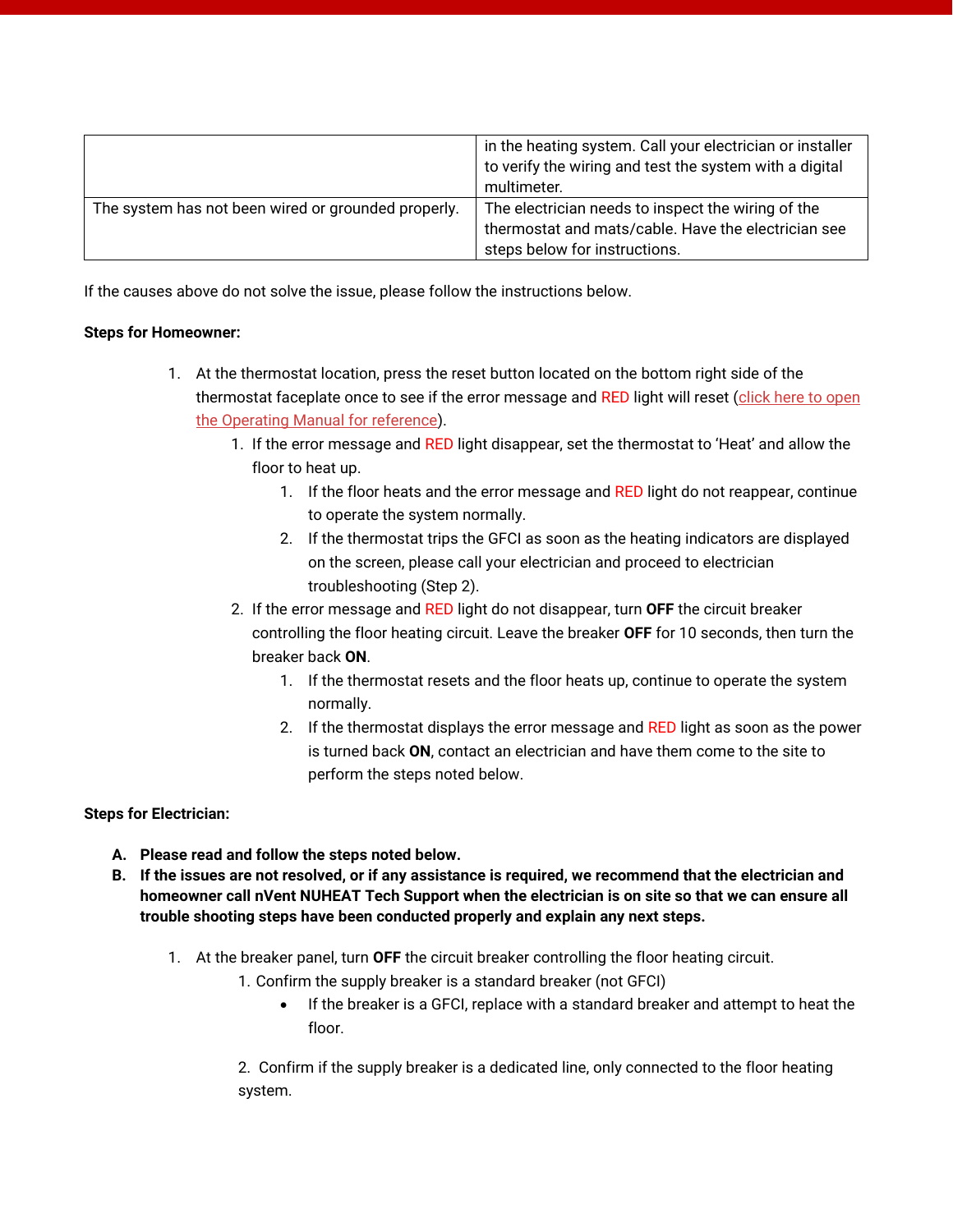- If the line is shared with other appliances, correct the wiring to comply with installation requirements (dedicated circuit).
- 2. At the thermostat location, remove the faceplate (there is a small screw at the bottom of the faceplate – loosen the screw but do not remove it) and remove the thermostat base from wall.
- 3. Inspect the wiring at the back of the thermostat and in the junction box in the wall.
	- Ensure that there is no damage to the wires or thermostat.
	- Ensure that the system is grounded properly. The braided metallic shields of the mat/cable should be tied to the grounding screw or copper in the junction box.
	- Verify the wiring to the correct wiring diagram for the unit.
- 4. Disconnect the mat/cable (load) wires connected to terminals 1 & 4 on the thermostat backplate.
- 5. Using a digital multimeter with a fully charged battery set to 200 Ohms, perform the **Resistance** and **Insulation** tests. Instructions for how to perform these tests can be found in the HOME Manua[l here.](http://www.nuheat.com/docs/default-source/nvent-documents/thermostats/nuheat-im-h59347-homethermostatop-en-1805-web.pdf)

## *Testing notes:*

*Ensure all Insulation and Resistance testing is done at the factory cold lead location. If the mat or cable cold lead (load wire) has been terminated in a junction box (other than the thermostat location), you will need to access and test from the factory cold lead location.*

*If there are multiple cold leads (load wires) from the floor, test each mat/cable cold lead separately and record your findings for each.*

*For 240 V mats or cables that are 20 sq. ft. or smaller, you will need to set your digital multi-meter to 2K ohms*

- 1. If the ohms reading for the **Resistance** test is outside the testing parameters (more than 10% above / 5% below or showing an open line), then the heating element has been affected and will need to be inspected by a technician.
	- Measure the voltage on the line side of the thermostat and ensure that it is the same voltage the load is rated for.
		- If the line voltage matches the load voltage, click [here](http://www.nuheat.com/customer-care/repair-request) to fill out a repair request form. **Please make note of the Ohms and Insulation tests readings, notes on troubleshooting steps taken. Please take a photograph of the mat/cable UL/CSA tag that is on the end of the lead wires.**
		- If the line voltage measured is higher than the voltage rating for the load, the heating element is not repairable.
- 2. If the ohms reading for the **Insulation** test is outside the testing parameters (any ohms reading other than an open line) then the heating element has been affected and will need to be inspected by a technician.